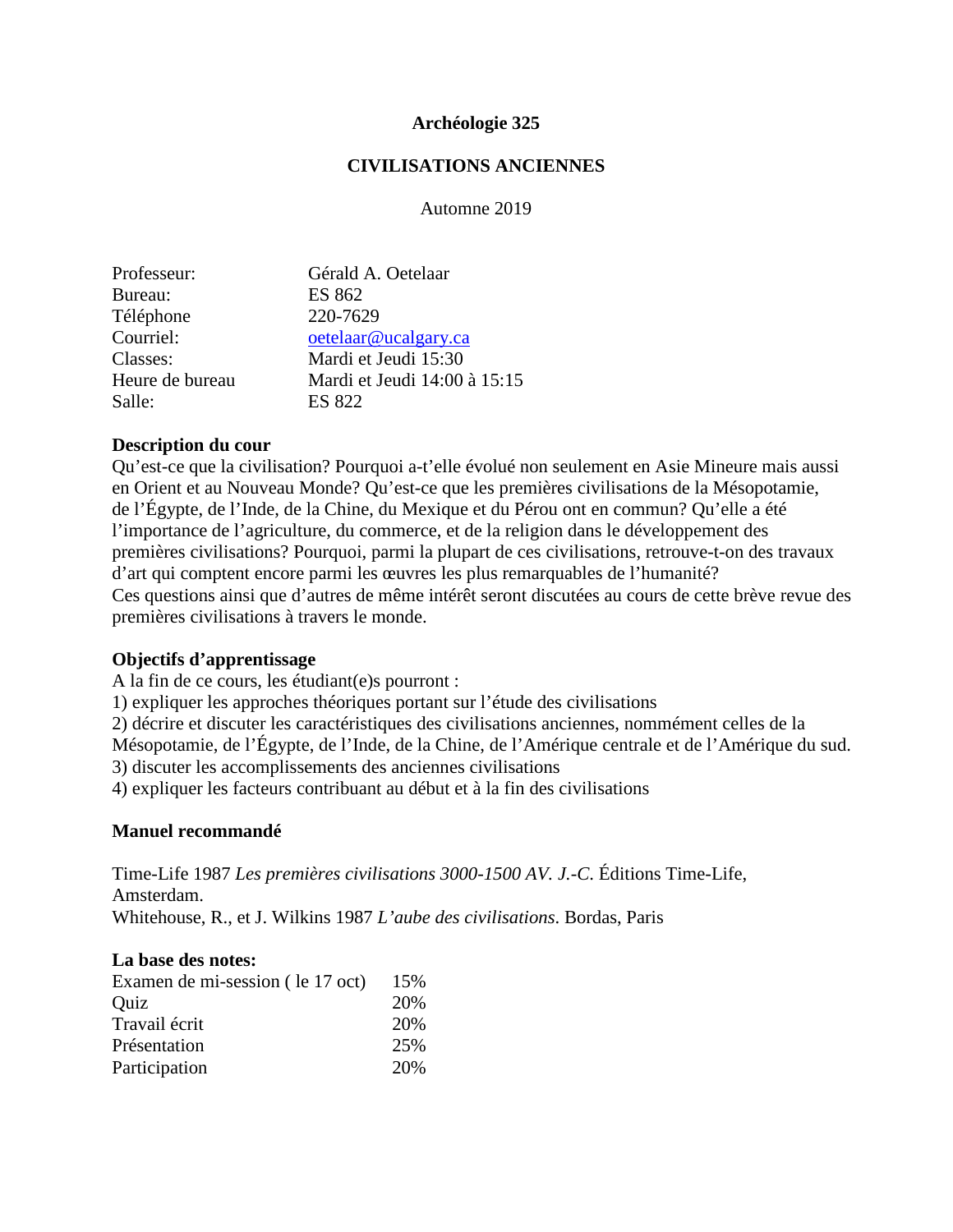Il n'est pas nécessaire de recevoir une note de passe pour chacun des composants du cours afin de passer le cours.

**Base de note finale: A+** 95-100; **A** 90-95; **A-** 85-90; **B+** 80-85; **B** 75-80; **B-** 70-75; **C+** 65-70; **C** 60-65; **C-** 55-60; **D+** 50-55; **D** 45-50; **F** <45

# **Horaire**

- Semaine 1: Introduction de cour et à l'archéologie
- Semaine 2: Organisation économique, social et politique des peuples autochtones
- Semaine 3 : Les débuts de la vie sédentaire
- Semaine 4 : La domestication des plantes et des animaux
- Semaine 5 : L'origine des civilisations
- Semaine 6 : La civilisation mésopotamienne
- Semaine 7 : La civilisation égyptienne
- Semaine 8 : La civilisation indus
- Semaine 9 : La civilisation chinoise
- Semaine 10 : La civilisation maya
- Semaine 11 : La civilisation aztèque
- Semaine 12 : La civilisation inca
- Semaine 13 : La fin des civilisations

L'information qui suit porte sur les services disponibles aux étudiant(e)s ainsi que les actions telles que le plagiat qui peuvent mener à un semestre en liberté conditionnelle. Ce matériel est présenté en anglais.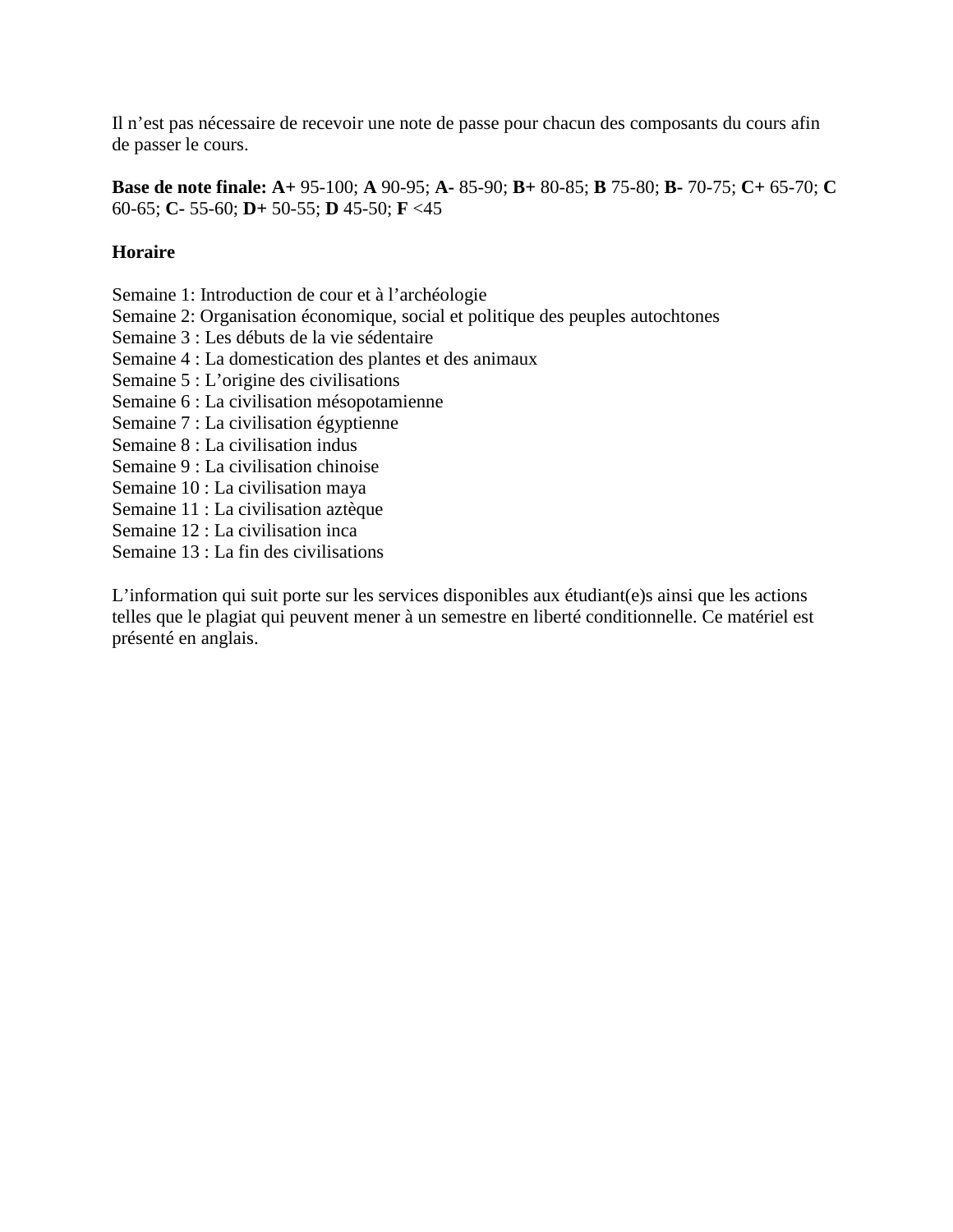### **Academic misconduct and its consequences**

The University expects Students to conduct Academic Activities with integrity and intellectual honesty and to recognize the importance of pursuing and transmitting knowledge ethically. "Academic Misconduct" includes such things as Cheating, Falsification; Plagiarism, Unauthorized Assistance and failure to comply with exam regulations or an Instructor's expectations regarding conduct required of Students completing academic assessments. Academic Misconduct is a serious form of intellectual dishonesty with significant consequences. Students who participate in, or encourage the commission of, Academic Misconduct will be subject to disciplinary action which could include Probation, Suspension, or Expulsion from the University. For more information see the Student Academic Misconduct Policy [\(https://www.ucalgary.ca/policies/files/policies/student-academic-misconduct-policy.pdf\)](https://www.ucalgary.ca/policies/files/policies/student-academic-misconduct-policy.pdf)

# **Information on instructor intellectual property**

Lectures, demonstrations, performances, and any other course material provided by an instructor includes copyright protected works under the Copyright Act and all forms of electronic or mechanical recording of lectures, laboratories, tutorials, presentations, performances, electronic (computer) information, the duplication of course material, and to the translation of recordings or transcriptions of any of these materials to another form by electronic or mechanical means by students is not permitted, except.

- As a formal accommodation as assessed by the Student Accessibility Services and only for individual private study and only at the discretion of the instructor.
- With the permission of the instructor, students without a formal accommodation may audio record lectures, provided that the student and instructor sign a release form available from departmental and faculty offices. A copy of the Release form shall be retained by the instructor and by the department in which the course is offered. Any audio recording by students is permitted only for the purposes of private study by the individual student. Students may not distribute, email or otherwise communicate these materials to any other person.
- For any other use, whether by duplication, transcription, publication, sale or transfer of recordings, written approval must be obtained from the instructor for the specific use proposed.
- Any use other than that described above (e.g. distributing, emailing or otherwise communicating these materials to any other person, constitutes academic misconduct and may result in suspension or expulsion.
- Students are encouraged to make notes of classroom discussions, lectures, demonstrations etc.

# **Freedom of Information and Protection of Privacy Act**

The University of Calgary is committed to protecting the privacy of individuals who work and study at the University or who otherwise interact with the University in accordance with the standards set out in the Freedom of Information and Protection of Privacy Act. The Department of Anthropology and Archaeology keeps exams and any term work not picked up for a minimum of one year after which it is destroyed. Please refer to the following link for detailed information: <http://www.ucalgary.ca/legalservices/foip>